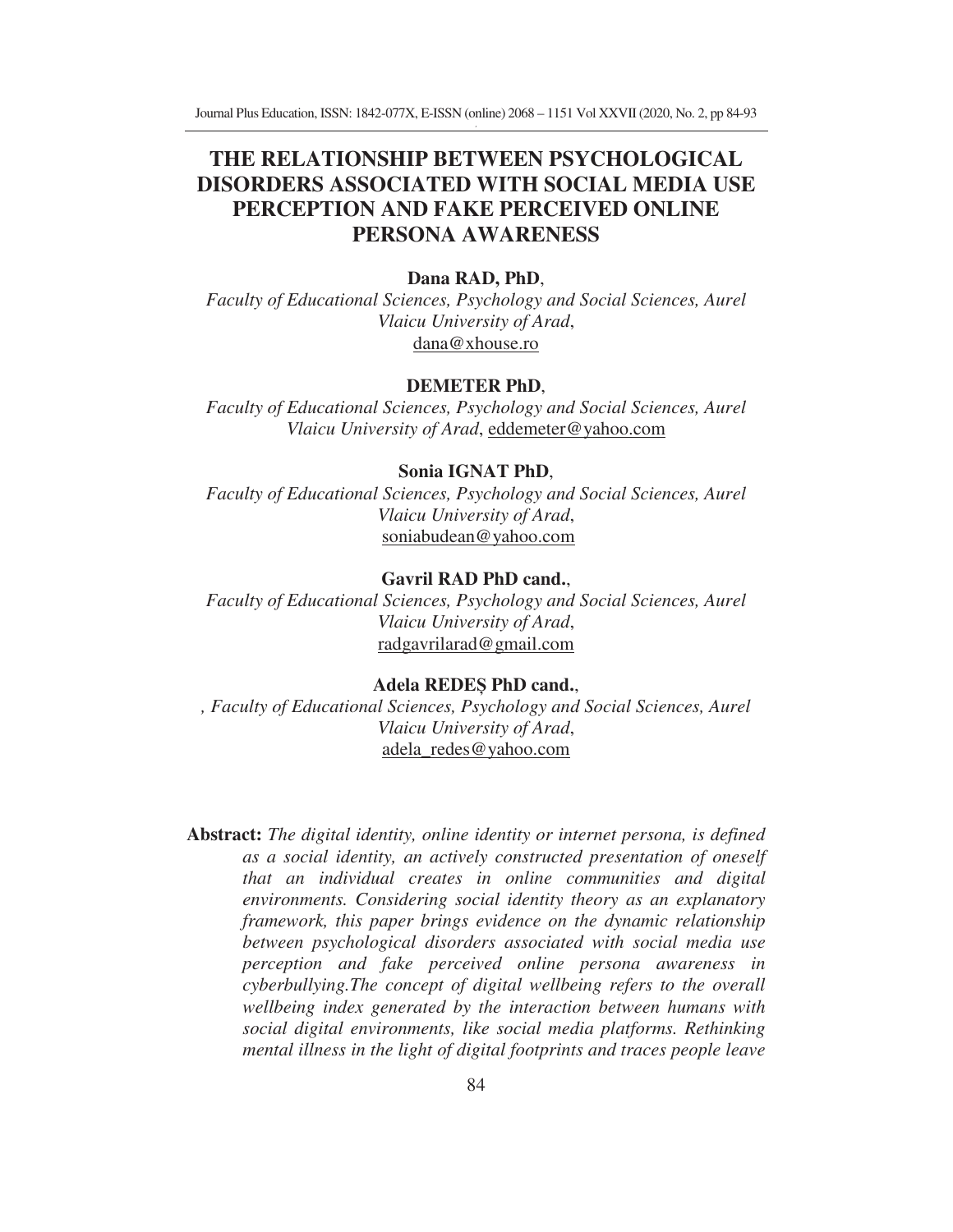*on social media platforms, encompasses the possibility that an event to become toxic and pathologic is exponentially higher in the digital realm that in the real life, as such developing a pathology associated with the usage of digital environment becomes exponentially higher. The question becomes is this new emerging digital pathology really a psychological pathology or just a response to a digital adversity situation/environment/person? Our research team has developed the projects Keeping youth safe from Cyberbullying and Hate's Journey, aiming to deeper understand the dynamics of different digital aggression aspects in online environments among youth, by creating an online questionnaire composed by single item research questions related to core concepts and perceptions about digital aggression motives and effects. The paper's focus is on analyzing the psychological disorders associated with social media use perception impact on fake perceived online persona awareness in cyberbullying and digital hate speech incidents, in 206 participants residents of Latvia in 24.8%, Romania 24.8%, Spain 24.8%, and Turkey 25.7%, with an age mean of m=30 years, 39.8% males and 60.2% females. Data analysis results depict that when modelling the effect of psychological disorders associated with social media use perception on fake perceived online persona awareness in cyberbullying, the curvilinear model (19%) is more consistent that the linear model (15%), with both models showing statistical significance. Psychological conclusions and implications in regards to digital wellbeing perspective are discussed.* 

**Key words:** *digital wellbeing; hate speech; mental health; psychological disorders;fake perceived online persona awareness;toxic digital environments and dynamic relationship.* 

#### **1. Introduction**

The digital identity, online identity or internet persona, is defined as a social identity, an actively constructed presentation of oneself that an individual creates in online communities and digital environments.

The authentic self-disclosure has been raising important issues that lead to the conclusion that the strategy of digital identity has become vital. With its implicit online community and many alter / egos characteristics, the digitized and networked status continuously encourages user-decisions on digital footprints. The true self holds unique psychological-ontological features inside online communities where the key concept is "whoever is not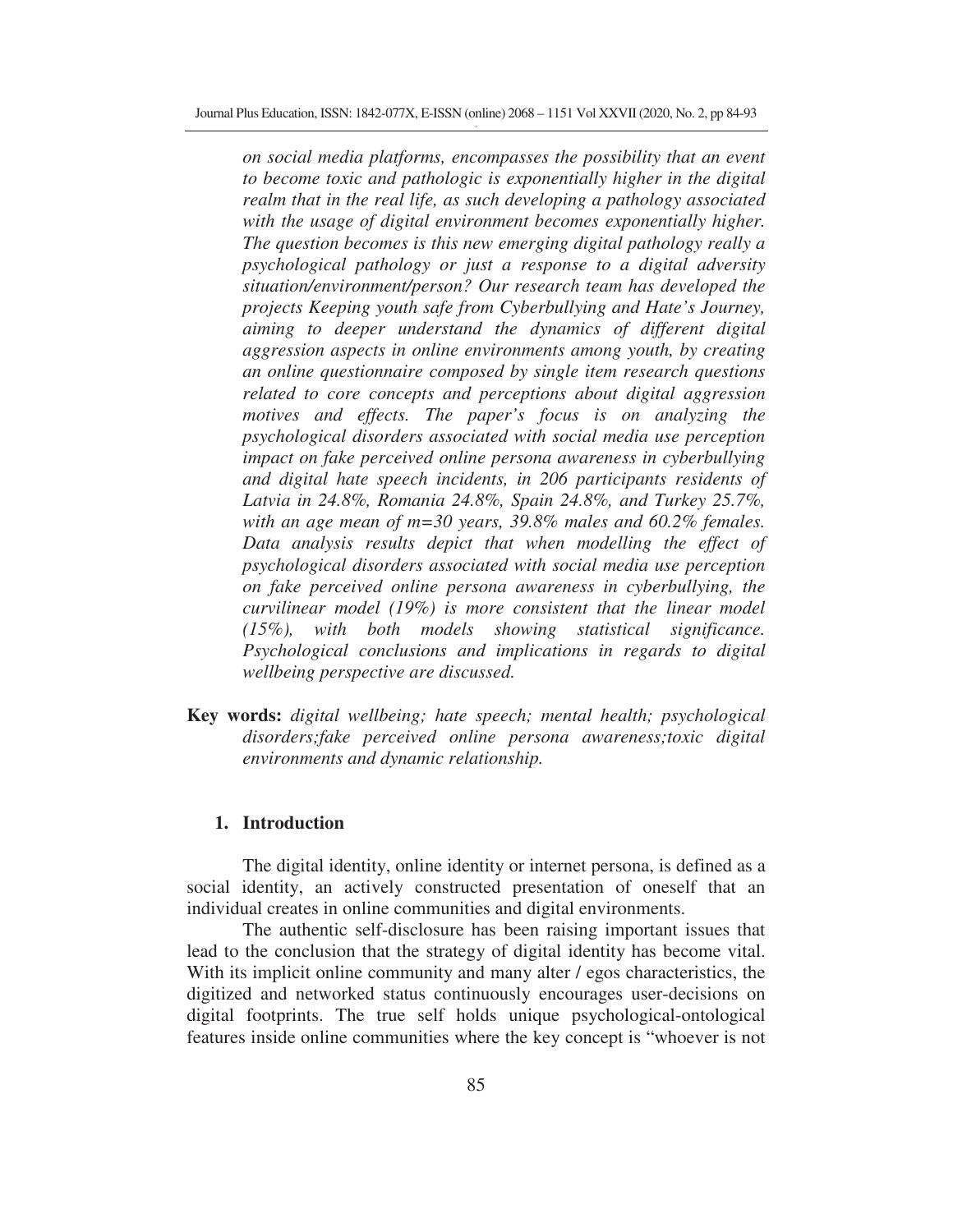available on the internet does not exist". Users combine deliberate decisions with unconscious decisions, which move in the data flow. Responses to real time will not make it: the modern world has evolved exponentially. Social psychology, computer science and management education explore the creation of digital identities and the novel characteristics from egotism to personal brand identity (Andrejevic, M., 2007; Brems, C., Temmerman, M., Graham, T., and Broersma, M., 2016; Brooks, A. K., and Anumudu, C., 2016; Cederberg, C. D., 2017; Chen, C.-P., 2013; Eagar, T., and Dann, S., 2016; Evans, J. R., 2017; Gandini, A., 2016; Gioia, D. A., Hamilton, A. L., and Patvardhan, S. D., 2014; Harris, L., and Rae, A., 2011;Johnson, K. M., 2017). Decisions about in / visibility, boundaries between public / social relations and relationships clash with the self that has to redefine itself in a constantly shifting digital age over and over again in terms of a personal identity. Our aim is to illustrate current and potential trends related to the digital identity.

Considering social identity theory as an explanatory framework, this paper brings evidence on the dynamic relationship between psychological disorders associated with social media use perception and fake perceived online persona awareness in cyberbullying.The concept of digital wellbeing refers to the overall wellbeing index generated by the interaction between humans with social digital environments, like social media platforms. Rethinking mental illness in the light of digital footprints and traces people leave on social media platforms, encompasses the possibility that an event to become toxic and pathologic is exponentially higher in the digital realm that in the real life, as such developing a pathology associated with the usage of digital environment becomes exponentially higher. The question becomes is this new emerging digital pathology really a psychological pathology or just a response to a digital adversity situation/environment/person?

Rethink mental illness in the light of digital footprints and traces people leave on social media platforms. Here the possibility of an event to be become toxic and pathologic is exponentially higher than in the real life, as such developing a pathology associated with the usage of digital environment becomes exponentially higher. The question becomes is this new emergent digital pathology really a psychological pathology or just a response to a digital adversity situation/environment/person.A pathological environment will normally create pathologies. People need to move away from digital pathological environments in order to maintain their mental health, and to sustain their digital wellbeing (Rad, D., & Demeter, E., 2019).Symptoms are an adaptive response that arose at some point for a good reason but is no longer serving them in the way they once needed it. This new behavior is conceptualized as digital emergent behavior.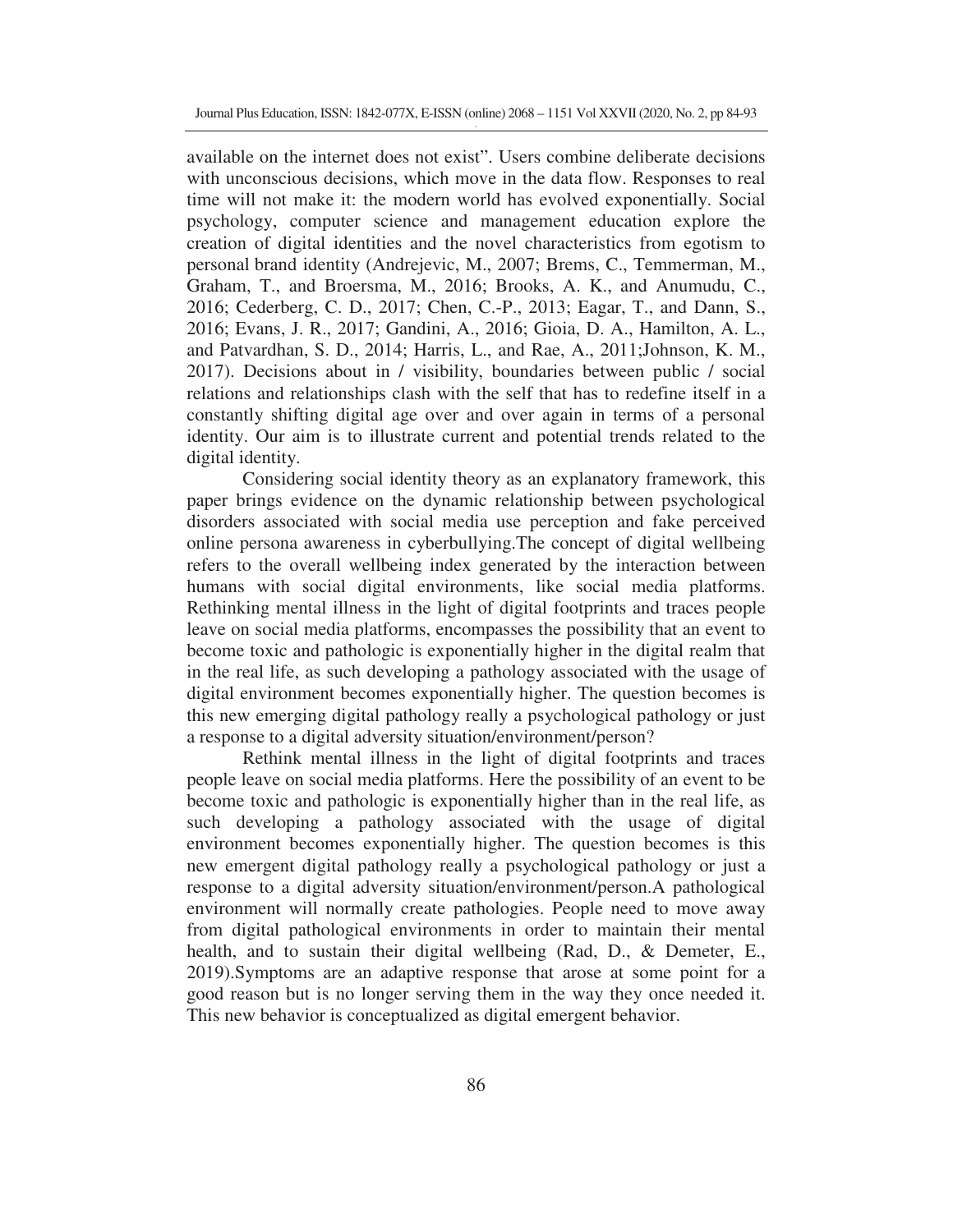The basic principle of digital emergent behavior is the one in which the simple digital behavior of the individual components creates a digital behavior that is much more complex than can be estimated of the system. These digital emergent properties are completely unpredictable, without precedent, the manifestation of digital emergent behavior representing a new phase of digital behavior evolution (Rad, D., & Demeter, E., 2020)

Pandemic creates huge psycho-social barriers and thus, owns the potential to develop disruptive digital emergent behavior especially in the vulnerable groups of individuals with low social media context awareness (Rad, D., Balas, V., Lile, R., Demeter, E., Dughi, T., Rad, G. 2020).

#### **2. Research methodology**

Our research team has implemented the Erasmus+ funded projects Keeping youth safe from cyberbullying and Hate's Journey, with the aim of in-depth understanding of the dynamics of online hate speech among youth from Spain, Romania, Turkey and Latvia (Rad, D., et al. 2019; Rad, D., et al. 2019; Rad, D., et al. 2020; Rad, D., et al. 2020). Our research's present inquiry is the identification of the existent relationship between psychological disorders associated with social media use perception and fake perceived online persona awareness in digital hate speech incidents. In this regard, our team has designed an online questionnaire composed by descriptive data, and specific single item research questions.

Our hypothesis states that our two research variables: psychological disorders associated with social media use perception and fake perceived online persona awareness are in a curvilinear relationship. In order to test our curvilinear hypothesis, we have used SPSS' multiple linear regression analysis, based on multiple regression analysis for curvilinear effects, where fake perceived online persona awarenesswas the dependent variable and the independent variable psychological disorders associated with social media use perception.

## **3. Research participants**

The research sample was selected based on the opportunistic principle and is comprised of 206 participants from Latvia 24.8%, Romania 24.8%, Spain 24.8%, and Turkey 25.7%, with an age mean of m=30 years, 39.8% males and 60.2% females. As for respondent's educational level, 3.9% absolved primary school, 1.9% have a professional diploma, 29.1% absolved high school, 32% have a Bachelor degree, 29.1% Master diploma and 3.9% have finished PhD. Regarding the professional status, 5.8% are unemployed, 43.7% are students, 1% volunteering and 49.5% employed.

An essential aspect of this research is the online time spent by respondents. 1% responded with never or hardly ever using internet, 8.7%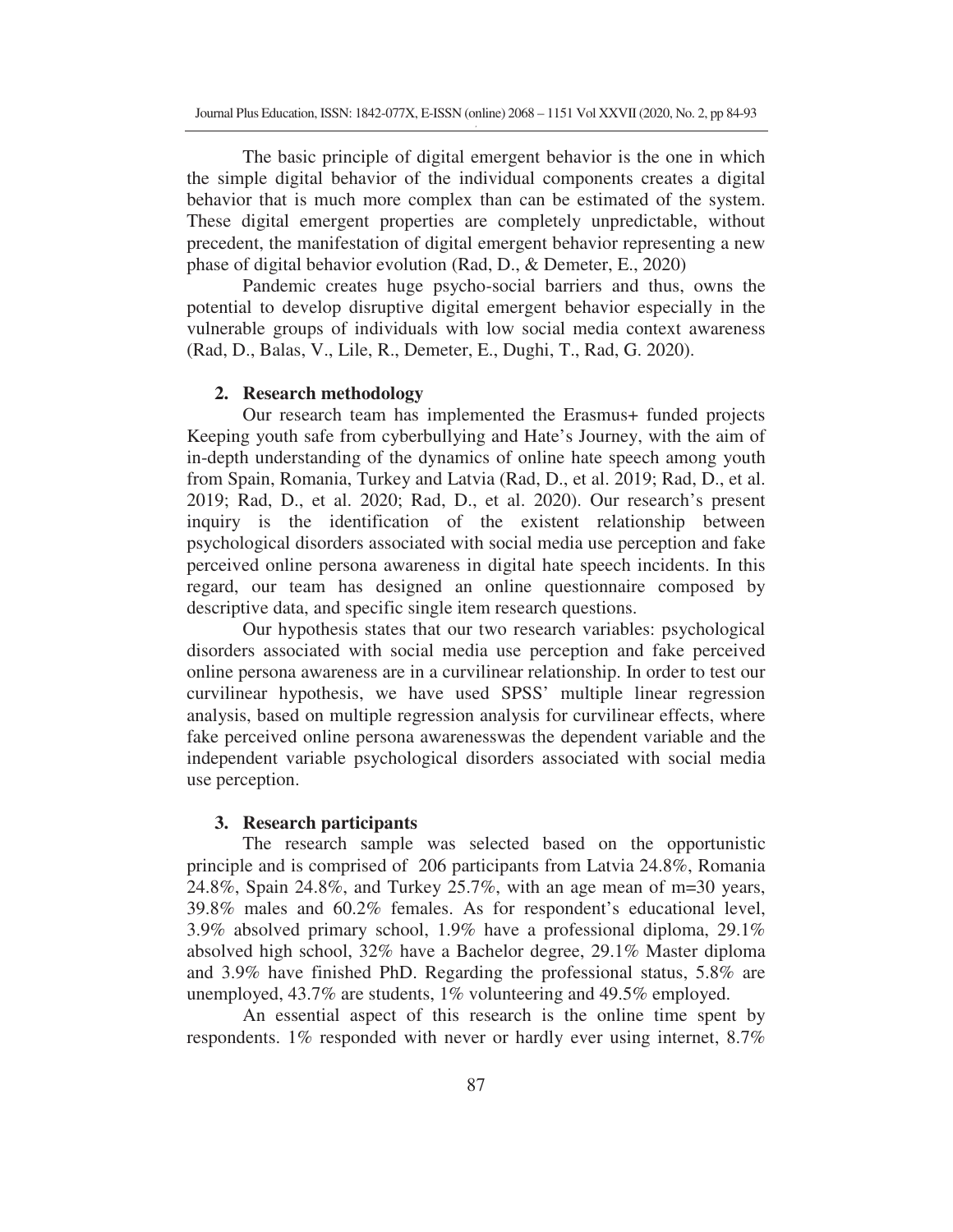responded with every week, 20.4% responded with daily or almost daily, 46.6% responded with several time each day and 23.3% responded with almost all the time.

## **4. Instruments**

For the purpose of this research, we have included in our online investigation the following single item research items:

- for psychological disorders associated with social media use perception (M=3.67, SD=1.24 assessment this research used a single item measure – Item 12. Please rate the following statement from 1 to 5 (1 stands for strong disagreement, 2 stands for disagreement, 3 stands for neutral, 4 stands for agreement and 5 stands for strong agreement), according to the level of you agreement: *Psychological disorders may accompany the use of Internet and digital environments*.6.9% of participants declared strong disagreement, 11.6% disagreement, 21.3% neutral, 25.8% agreement, 33.1% strong agreement.

- for fake perceived online persona awareness(M=4.45, SD=1.13) assessment this research used a single item measure – Item 13. Please rate the following statement from 1 to 5 (1 stands for strong disagreement, 2 stands for disagreement, 3 stands for neutral, 4 stands for agreement and 5 stands for strong agreement), according to the level of you agreement: *Everybody should be paying attention to the online fake accounts*. 5.7% of participants declared strong disagreement, 4.3% disagreement, 4.3% neutral, 9.9% agreement, 74.8% strong agreement.

# **5. Results**

.

For testing our hypothesis that states that between psychological disorders associated with social media use perception and fake perceived online persona awareness there is a curvilinear relationship, we have used a confirmatory factor analysis, based on multiple regression analysis for curvilinear effects. A curvilinear relationship can be defined as a relationship between two or more variables which can be graphically depicted by anything other than a straight line. A particular case of curvilinear relationships is the situation where two variables grow together until they reach a certain point (positive relationship) and then one of them increases while the other decreases (negative relationship) or vice-versa, the graphically representation of the function being an U or an inverted U shape (Rad, D., Dughi, T., Demeter, E., & Rad, G., 2019).

The curvilinear relationship is easily identified graphically by a Scatterplot, choosing additional representations of the regression line: Linear, Inverse, Cubic and Quadratic models, for depicting curvilinear effects. The Scatterplot diagram presented in Figure 1 indicates the curvilinear relationship between psychological disorders associated with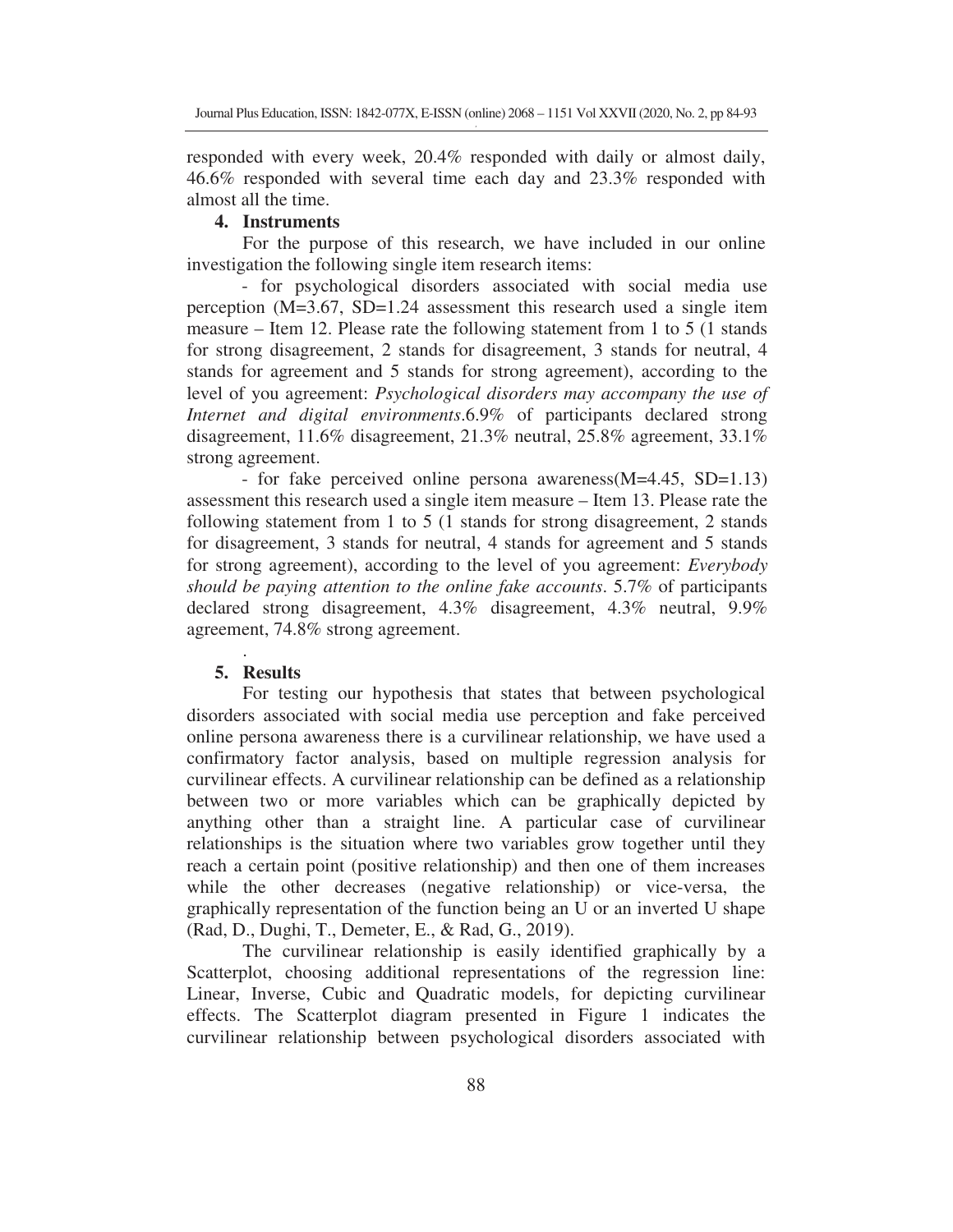social media use perception on the horizontal axis and fake perceived online persona awareness, represented on the vertical axis. The sample consists of 206 participants.





There is a very high correlation between psychological disorders associated with social media use perception( $m=4.45$ ; SD=1.138) and fake perceived online persona awareness (m=3.67; SD=1.24) of *r*=.390 significant at a  $p \leq 0.01$ , which methodologically gives us incentives to compute the multiple linear regression analysis (Rad, D., Dughi, T., Demeter, E., & Rad, G., 2019).

In order to test our hypothesis, the present study proposes a hierarchical multiple regression analysis, the dependent variable being fake perceived online persona awareness, and the independent variable in step 1 psychological disorders associated with social media use perception, and in step 2 psychological disorders associated with social media use perception and squared psychological disorders associated with social media use perception.

Table 2 presents the fitting of the two models, linear – Model 1 and curvilinear/ quadratic – Model 2. As we can see in Model 1 the model that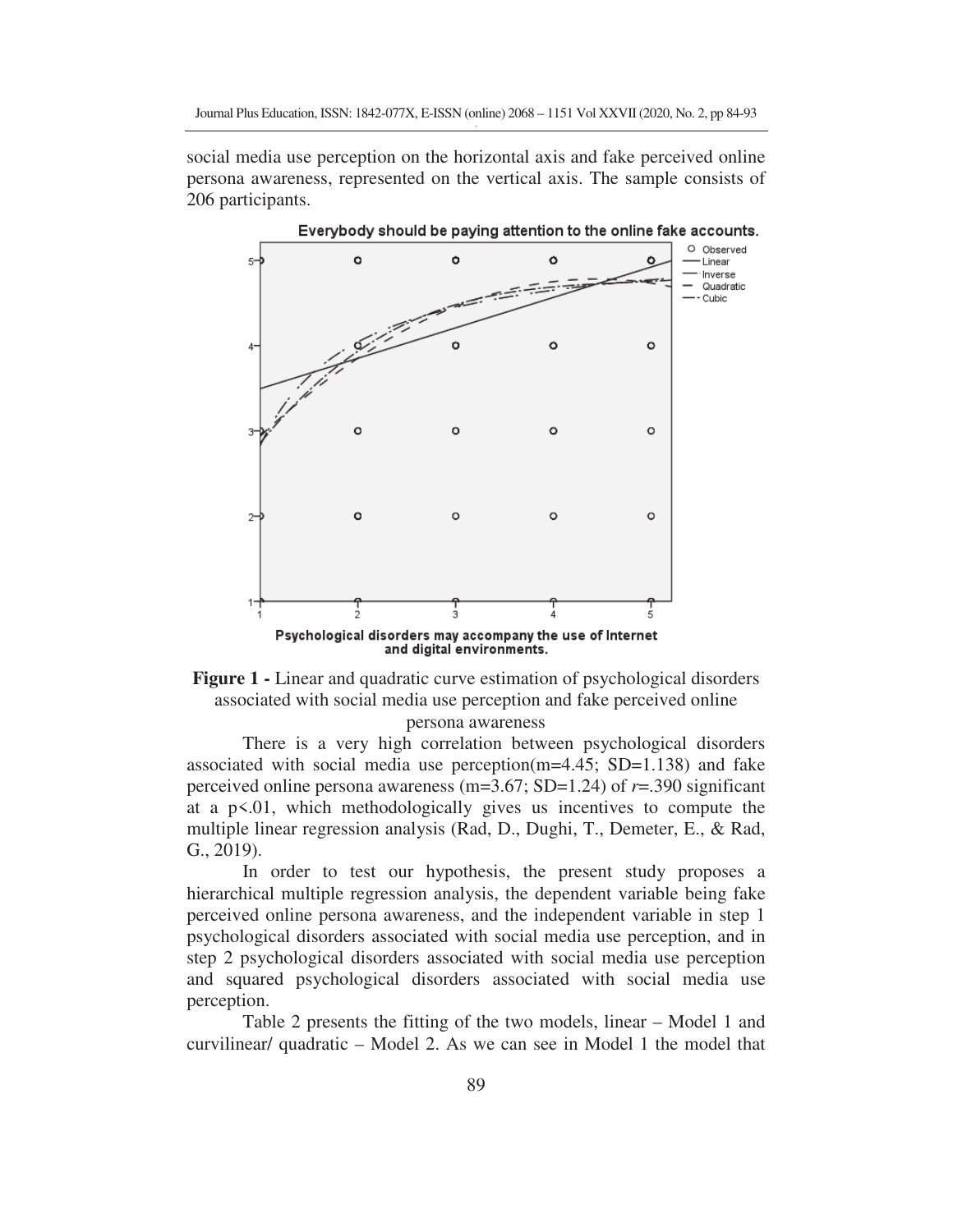supposes linear relationship, fake perceived online persona awareness accounts for 15% of the variance in psychological disorders associated with social media use perception with an  $F = 89.080$  significant at a  $p \le 01$ . In Model 2, the model that supposes curvilinear relationship, fake perceived online personaawareness accounts for 19% of the variance in psychological disorders associated with social media use perception with an *F*=60.201 significant at a  $p<0.01$ .

**Table 2.** The relationship between fake perceived online persona awareness and psychological disorders associated with social media use perception,

| <b>Model Summary</b> |  |   |                                                                       |                 |    |  |  |  |   |
|----------------------|--|---|-----------------------------------------------------------------------|-----------------|----|--|--|--|---|
| Mode R R             |  |   | Adjuste Std. Change Statistics                                        |                 |    |  |  |  |   |
|                      |  |   | Squar d R Error of R F df df2 Sig. F                                  |                 |    |  |  |  |   |
|                      |  | e | Square the Square Chang 1 Chang                                       |                 |    |  |  |  |   |
|                      |  |   |                                                                       | Estimat Chang e |    |  |  |  | e |
|                      |  |   |                                                                       | e               | e. |  |  |  |   |
|                      |  |   | $\frac{.390}{.390}$ .152 .150 1.050 .152 89.080 1 $\frac{20}{3}$ .000 |                 |    |  |  |  |   |
| $\overline{2}$       |  |   | $^{0.442}_{b}$ .195 .192 1.024 .043 26.722 1 $^{20}_{2}$ .000         |                 |    |  |  |  |   |

model summary, ANOVA and coefficients

a. Predictors: (Constant), Psychological disorders associated with social media use perception

b. Predictors: (Constant), Psychological disorders associated with social media use perception, PDASMP sqrt

# **ANOVA<sup>a</sup>**

| Model          |                           | Sum<br>Squares | of df                       | Mean<br>Square | F                        | Sig.              |
|----------------|---------------------------|----------------|-----------------------------|----------------|--------------------------|-------------------|
|                | Regressi<br><sub>on</sub> | 98.270         |                             | 98.270         | 89.080 .000 <sup>b</sup> |                   |
|                | Residual 549.378          |                | 202                         | 1.103          |                          |                   |
|                | Total                     | 647.648        | 203                         |                |                          |                   |
| $\overline{2}$ | Regressi<br>$\alpha$      | 126.301        | $\mathcal{D}_{\mathcal{L}}$ | 63.150         | 60.201                   | .000 <sup>c</sup> |
|                | Residual 521.347          |                | 202                         | 1.049          |                          |                   |
|                | Total                     | 647.648        | 203                         |                | $ -$                     |                   |

a. Dependent Variable: Fake perceived online persona awareness

b. Predictors: (Constant), Psychological disorders associated with social media use perception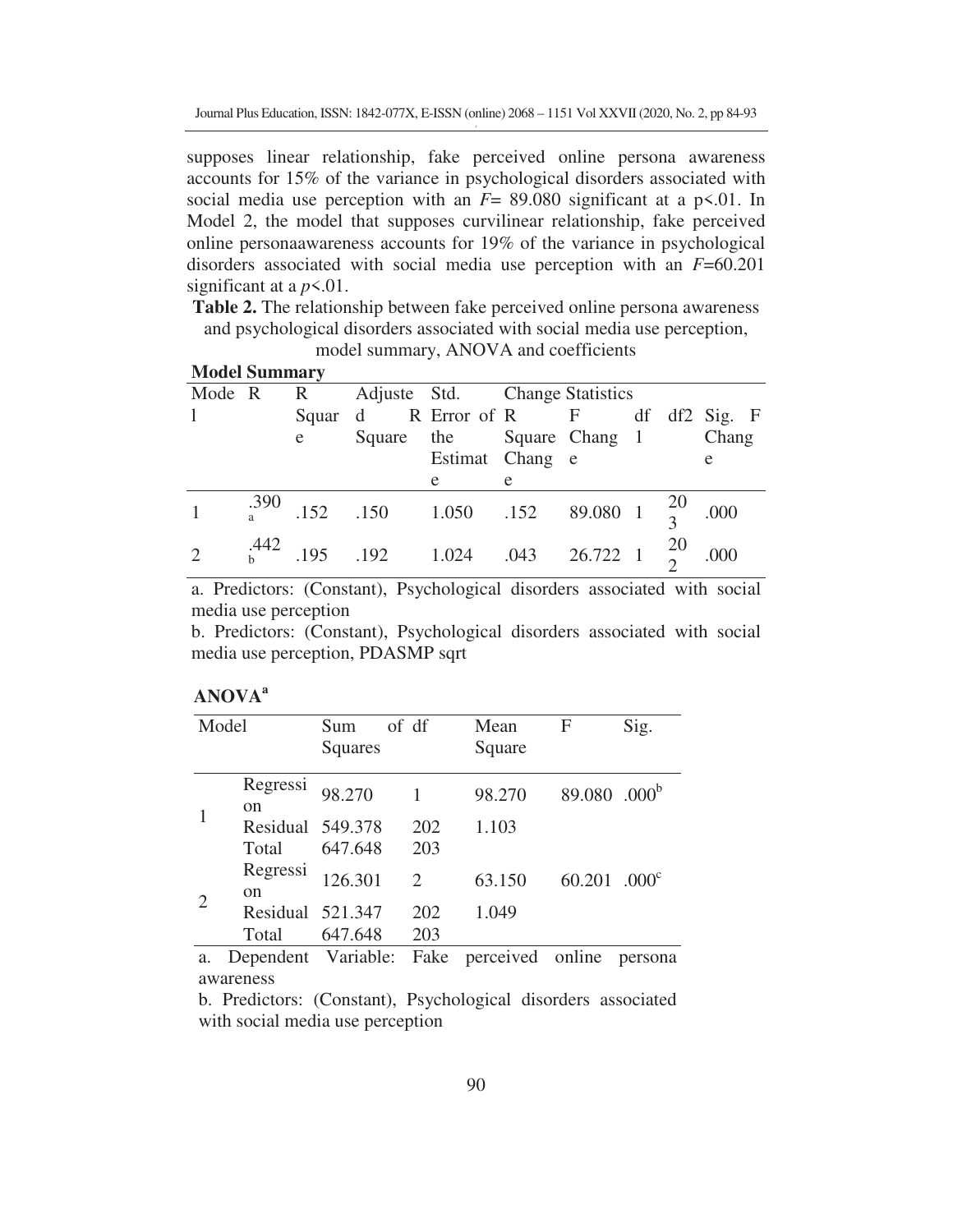| Model          |                                                                                      | Unstandardized<br>Coefficients |               | Standardiz t<br>ed<br>Coefficien<br>ts |             | Sig. |
|----------------|--------------------------------------------------------------------------------------|--------------------------------|---------------|----------------------------------------|-------------|------|
|                |                                                                                      | B                              | Std.<br>Error | <b>B</b> eta                           |             |      |
|                | (Constant)                                                                           | 3.138                          | .147          |                                        | 21.417 .000 |      |
| 1              | Psychological<br>disorders<br>associated<br>social media use<br>perception.          | with .357                      | .038          | .390                                   | 9.438       | .000 |
|                | (Constant)                                                                           | 1.711                          | .311          |                                        | 5.502       | .000 |
| $\overline{2}$ | Psychological<br>disorders<br>associated<br>social media<br><b>use</b><br>perception | with 1.382                     | .202          | 1.509                                  | 6.851       | .000 |
|                | PDASMP sqrt                                                                          | $-.156$                        | .030          | -1.139                                 | $-5.169$    | .000 |

c. Predictors: (Constant), Psychological disorders associated with social media use perception, PDASMP sqrt

# **Coefficients<sup>a</sup>**

a. Dependent Variable: Fake perceived online persona awareness.

All standardized coefficients of Beta ( $\beta$ = .390;  $\beta$ = 1.509 and  $\beta$ = 1.139) are significant at  $p \le 01$  which gives a high consistency to our both models. Changing Beta coefficient's sign from  $+$  to - means that the effect is growing in the opposite direction, which demonstrates that the relationship between the two variables: psychological disorders associated with social media use perception and fake perceived online persona awarenessis not linear, but curvilinear. The additional incremental predictive capacity of 4 percent, added by including the squared psychological disorders associated with social media use perception variable which is accounting for the band in the regression line, indicates that there is a curvilinear relationship between psychological disorders associated with social media use perception and fake perceived online persona awareness.

This curvilinear relationship demonstrates that extreme aspects, extremely reduced and extremely high levels of psychological disorders associated with social media use perception, significantly influences the fake perceived online persona awareness. Normal levels of psychological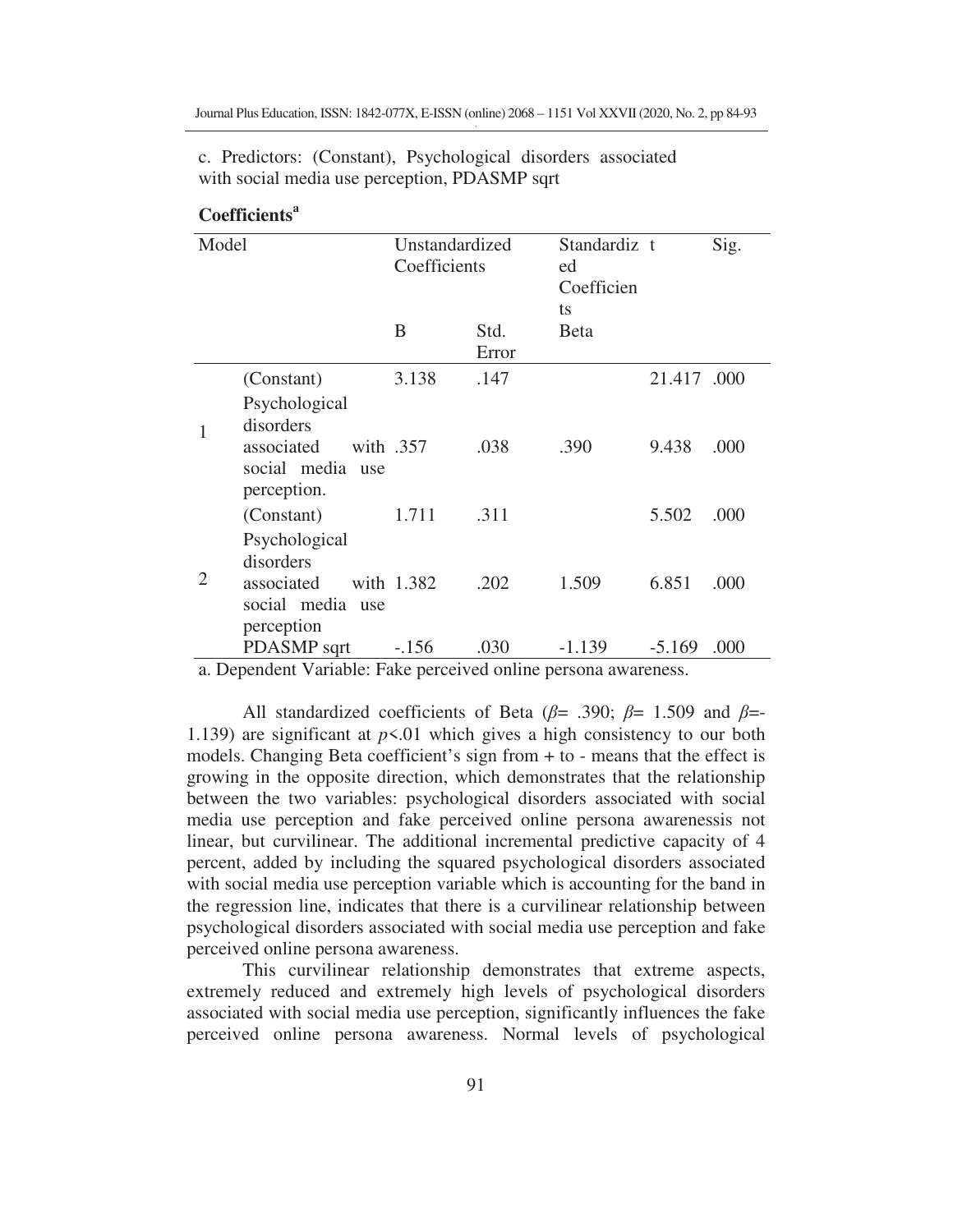disorders associated with social media use perception triggers an accepted level of fake perceived online persona awareness, meaning that the process of online persona perception functions in an adaptive manner. Thus, a very highlevel of psychological disorders associated with social media use perception and a very low level of psychological disorders associated with social media use perception play an important role in the process of fake perceived online persona awareness, acting like a buffering effect.

#### **6. Conclusions and implications**

The present study investigated if psychological disorders associated with social media use perception and fake perceived online persona awareness are in a curvilinear relationship. The obtained results confirm the proposed hypothesis, meaning that extreme aspects, extremely reduced and extremely high levels of psychological disorders associated with social media use perception, significantly influences the fake perceived online persona awareness. Normal levels of psychological disorders associated with social media use perception triggers an accepted level of fake perceived online persona awareness, meaning that the process of online persona perception functions in an adaptive manner.

This inference gives us methodological reasons to believe that between the two concepts either moderation or mediation interaction processes occur, offering incentive for emergent digital behavior. In a further research we will investigate the role of social media context awareness, online time spent and other variables over the relationship between psychological disorders associated with social media use perception and fake perceived online persona awareness.

As a central conclusion of this research, we have to acknowledge that a digital adversity situation/environment/person will led to audience's manifestation of a digital emergent behavior or misbehavior.

#### **References:**

Andrejevic, M. (2007). Surveillance in the digital enclosure. Commun. Rev. 10, 295–317. doi: 10.1080/10714420701715365.

- Brems, C., Temmerman, M., Graham, T., & Broersma, M. (2016). Personal branding on Twitter. Digit. J. 5, 443–459. doi: 10.1080/21670811.2016.1176534.
- Brooks, A. K., &Anumudu, C. (2016). Identity development in personal branding instruction. Adult Learn. 27, 23–29. doi: 10.1177/1045159515616968.
- Cederberg, C. D. (2017). Personal branding for psychologists: ethically navigating an emerging vocational trend. Prof. Psychol. Res. Pract. 48, 183– 190. doi: 10.1037/pro0000129